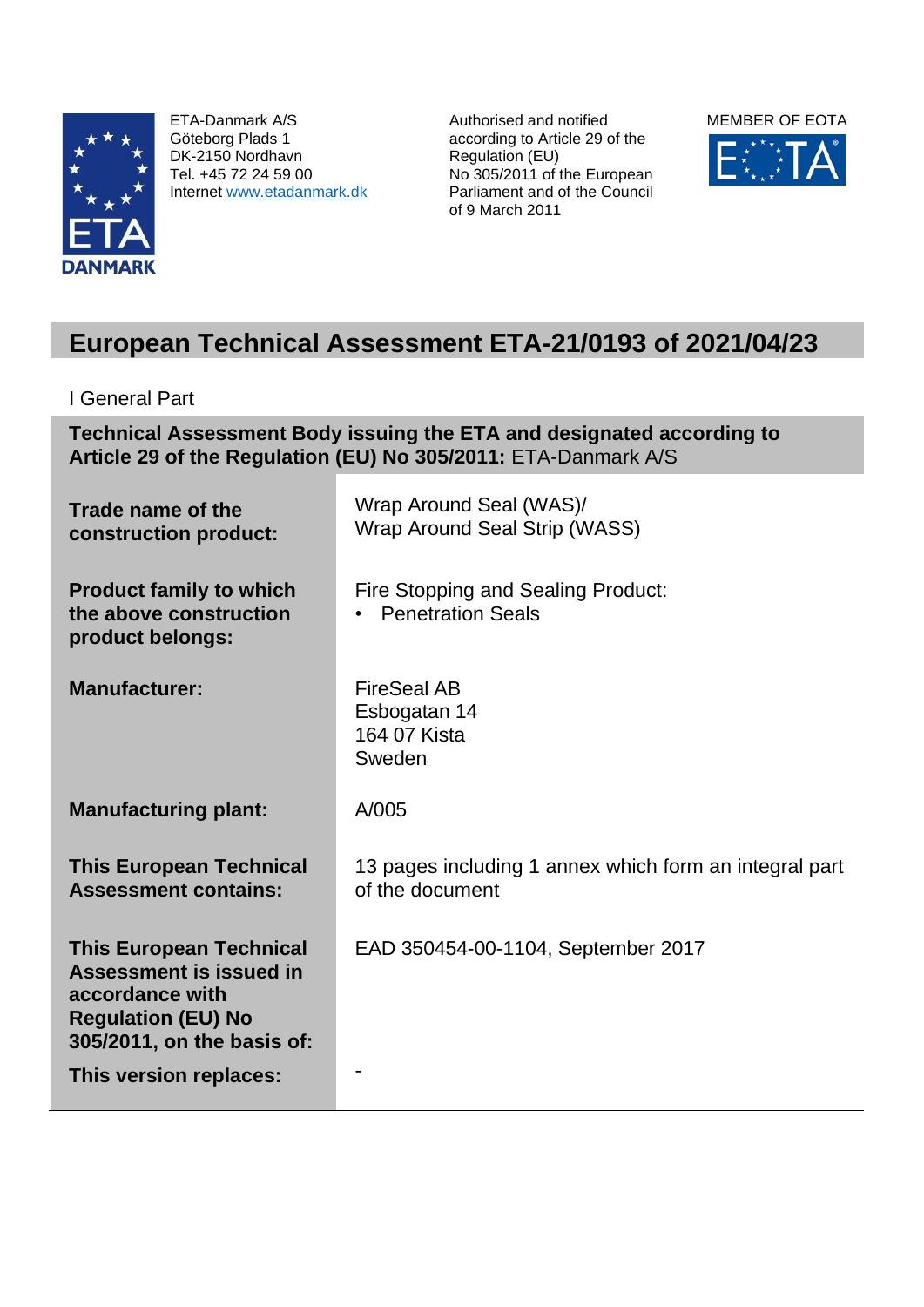**Translations of this European Technical Assessment in other languages shall fully correspond to the original issued document and should be identified as such.**

**Communication of this European Technical Assessment, including transmission by electronic means, shall be in full. However, partial reproduction may be made, with the written consent of the issuing Technical Assessment Body. Any partial reproduction has to be identified as such.**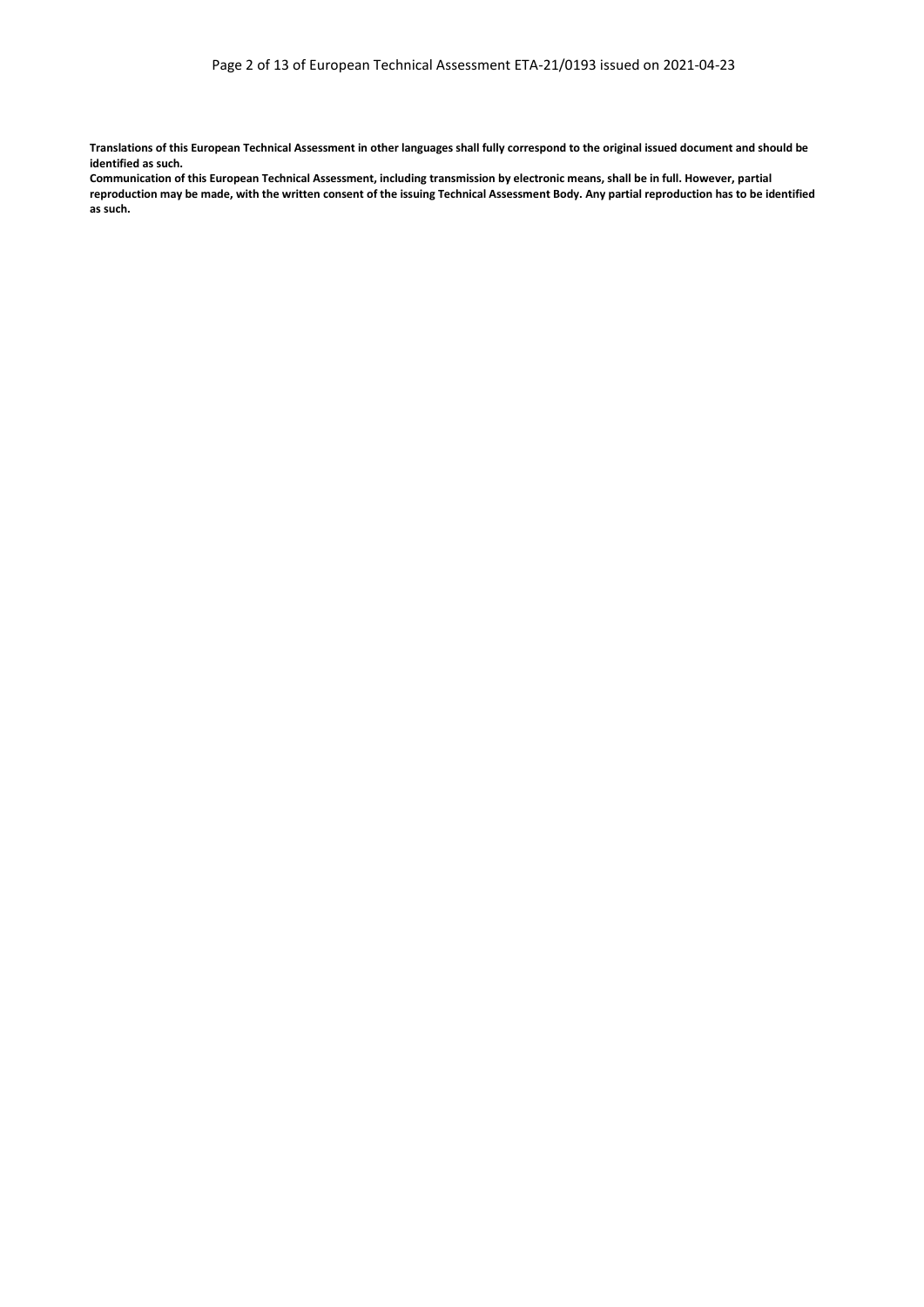## **Table of Contents**

| ı.           |       |                                                                                                                               |
|--------------|-------|-------------------------------------------------------------------------------------------------------------------------------|
| $\mathbf{1}$ |       |                                                                                                                               |
| 2            |       | Specification of the intended uses of the product in accordance with the applicable European Assessment Document (Hereinafter |
| 3            |       |                                                                                                                               |
| 4            |       | ASSESSMENT AND VERIFICATION OF CONSTANCY OF PERFORMANCE (HEREINAFTER AVCP) SYSTEM APPLIED, WITH REFERENCE TO                  |
| 5            |       |                                                                                                                               |
|              |       |                                                                                                                               |
| A.1          |       |                                                                                                                               |
|              | A.1.1 |                                                                                                                               |
| A.2          |       |                                                                                                                               |
|              | A.2.1 |                                                                                                                               |
|              | A.2.2 |                                                                                                                               |
| A.3          |       |                                                                                                                               |
|              | A.3.1 |                                                                                                                               |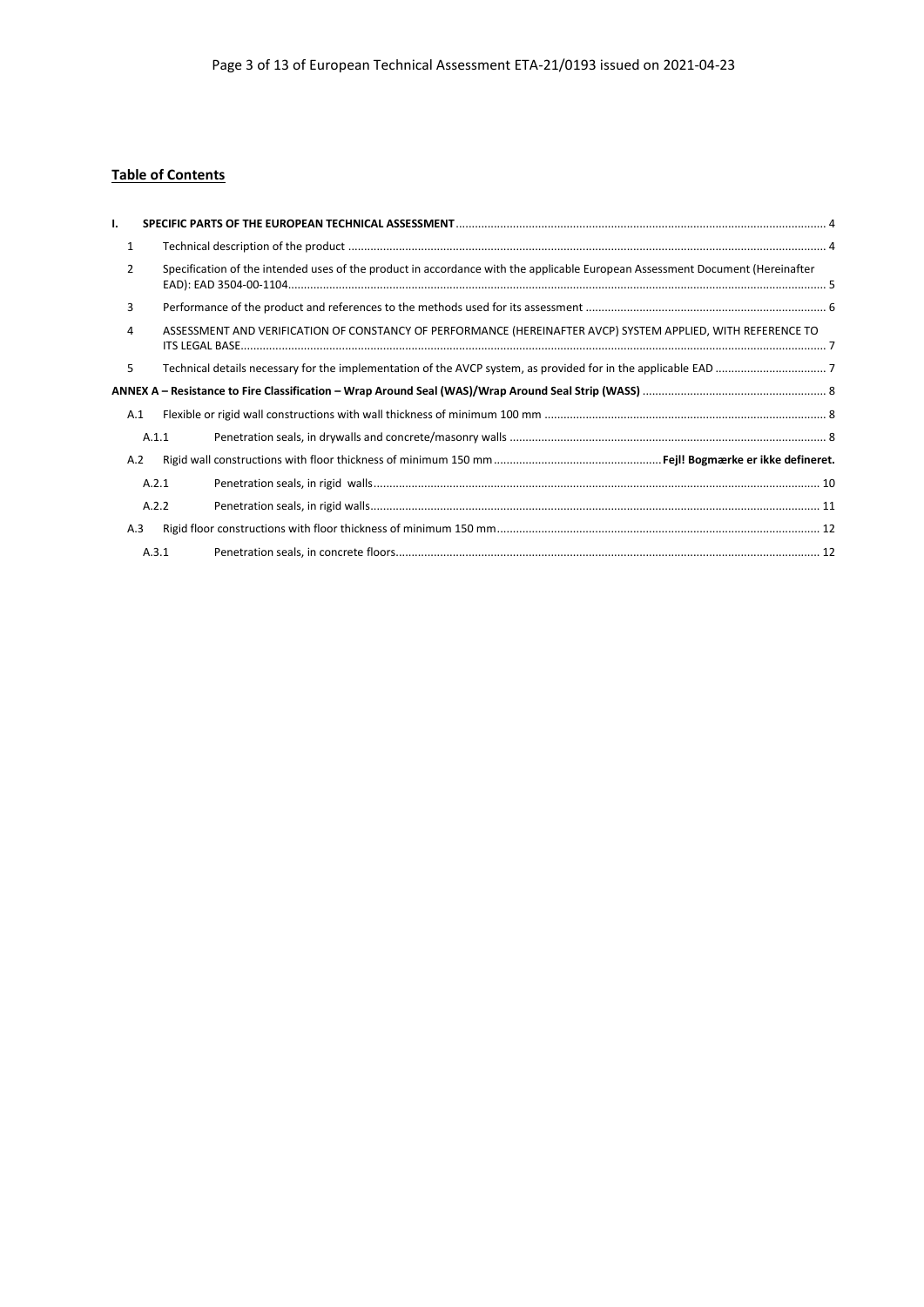#### <span id="page-3-0"></span>**I. SPECIFIC PARTS OF THE EUROPEAN TECHNICAL ASSESSMENT**

#### <span id="page-3-1"></span>**1 Technical description of the product**

- 1) Wrap Around Seal (WAS)/Wrap Around Seal Strip (WASS) is a pipe closure device used to form penetration seals where combustible pipes, cables and metal pipes with insulation penetrate walls and floors.
- 2) The Wrap Around Seal (WAS) is supplied at the correct length to wrap around the diameter of the pipe. The Wrap Around Seal Strip (WASS) is supplied on a continuous roll, to be cut to the correct length during installation. The products are otherwise identical.
- 3) The applicant has submitted a written declaration that the product and/or constituents of the product contains no substances which have been classified as dangerous according to Directive 67/548/EEC and Regulation (EC) No. 1272/2008 and listed in the 'indicative list on dangerous substances' of the EGDS – taking into account the installation conditions of the construction product and the release scenarios resulting from there.

In addition to the specific clauses relating to dangerous substances contained in this European Technical Assessment, there may be other requirements applicable to the products falling within its scope (e.g. transposed European legislation and national laws, regulations and administrative provisions). In order to meet the provisions of the Construction Products Regulation, these requirements need also to be complied with, when and where they apply.

<span id="page-3-2"></span>4) The use catagory of Wrap Around Seal (WAS)/Wrap Around Seal Strip (WASS) in relation to BWR 4 (safety in use) is IA1, S/W3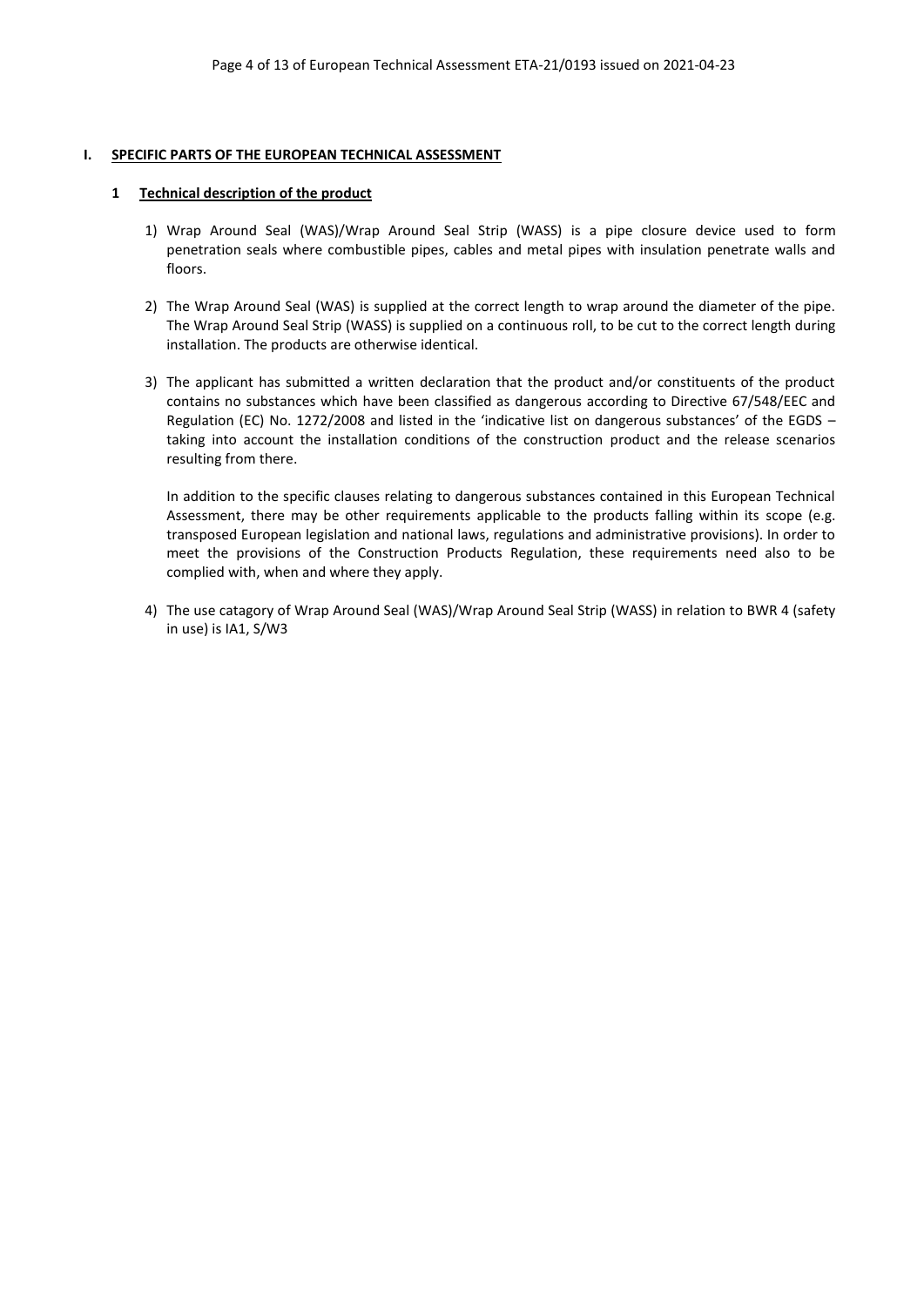#### **2 Specification of the intended uses of the product in accordance with the applicable European Assessment Document (Hereinafter EAD): EAD 3504-00-1104**

Detailed information and data is given in Annex A.

The intended use of system Wrap Around Seal (WAS)/Wrap Around Seal Strip (WASS) is to reinstate the fire resistance performance of flexible wall and rigid wall and floor constructions, where they are penetrated by services.

1) The specific elements of construction that the system Wrap Around Seal (WAS)/Wrap Around Seal Strip (WASS) may be used to provide a penetration seal in, are as follows:

| Flexible walls: | The wall must have a minimum thickness of 100 mm and comprise steel studs |
|-----------------|---------------------------------------------------------------------------|
|                 | lined on both faces with minimum 2 layers of 12.5 mm thick boards.        |
| Rigid walls:    | The wall must have a minimum thickness of 100 mm and comprise concrete,   |
|                 | aerated concrete or masonry, with a minimum density of 650 kg/m3.         |
| Rigid floors:   | The floor must have a minimum thickness of 150 mm and comprise aerated    |
|                 | concrete or concrete with a minimum density of 650 kg/m3.                 |

The supporting construction must be classified in accordance with EN 13501-2 for the required fire resistance period.

- 2) The system Wrap Around Seal (WAS)/Wrap Around Seal Strip (WASS) may be used to provide a penetration seal with specific supporting constructions and substrates (for details see Annex A).
- 3) The provisions made in this European Technical Assessment are based on an assumed working life of the Wrap Around Seal (WAS)/Wrap Around Seal Strip (WASS) of 10 years, provided that the conditions laid down in the manufacturers datasheet and instructions for the packaging/transport/storage/installation/ use/repair are met. The indications given on the working life cannot be interpreted as a guarantee given by the producer or the Technical Assessment Body but are to be regarded only as a means for choosing the right products in relation to the expected economically reasonable working life of the works.
- 4) Type  $Y_2$ : intended for use at temperatures below  $0^{\circ}$ C, but with no exposure to rain nor UV. Includes lower use categories.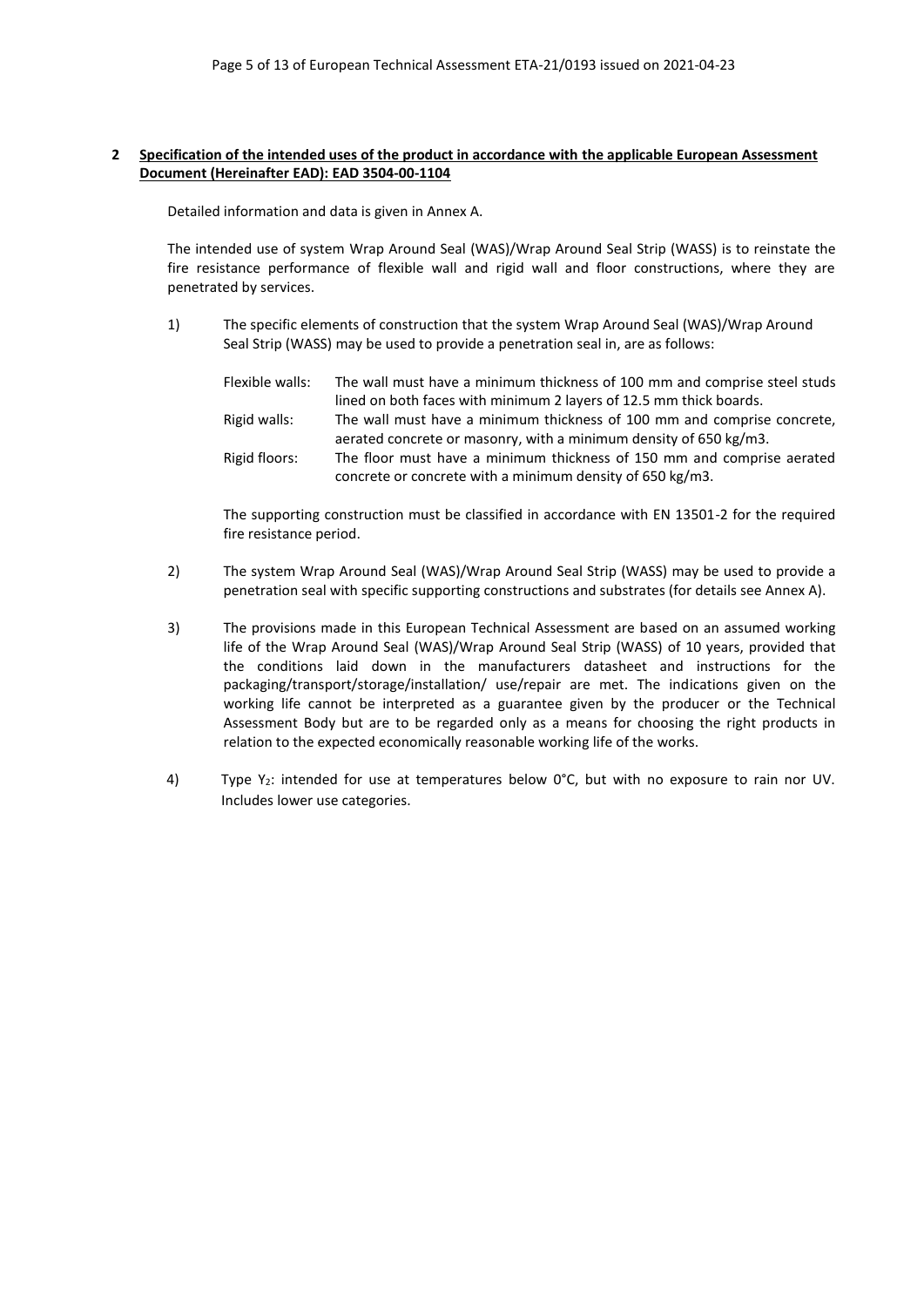## <span id="page-5-0"></span>**3 Performance of the product and references to the methods used for its assessment**

|                                                | Product-type: Pipe Wrap                          | Intended use: Penetration Seal |  |  |
|------------------------------------------------|--------------------------------------------------|--------------------------------|--|--|
|                                                | <b>Basic Requirement</b>                         | Performance                    |  |  |
|                                                | <b>BWR 1 Mechanical resistance and stability</b> |                                |  |  |
|                                                | None                                             | Not relevant                   |  |  |
| <b>BWR 2 Safety in case of fire</b>            |                                                  |                                |  |  |
|                                                | Reaction to fire                                 | No performance assessed        |  |  |
|                                                | Resistance to fire                               | Annex A                        |  |  |
| <b>BWR 3 Hygiene, health and environment</b>   |                                                  |                                |  |  |
|                                                | Air permeability (material property)             | No performance assessed        |  |  |
|                                                | Water permeability (material property)           | No performance assessed        |  |  |
|                                                | Release of dangerous substances                  | Use categories: IA1, S/W3      |  |  |
|                                                |                                                  | Declaration of manufacturer    |  |  |
| <b>BWR 4 Safety in use</b>                     |                                                  |                                |  |  |
|                                                | Mechanical resistance and stability              | No performance assessed        |  |  |
|                                                | Resistance to impact/movement                    | No performance assessed        |  |  |
|                                                | Adhesion                                         | No performance assessed        |  |  |
| <b>BWR 5 Protection against noise</b>          |                                                  |                                |  |  |
|                                                | Airborne sound insulation                        | No performance assessed        |  |  |
| <b>BWR 6 Energy economy and heat retention</b> |                                                  |                                |  |  |
|                                                | Thermal properties                               | No performance assessed        |  |  |
|                                                | Water vapour permeability                        | No performance assessed        |  |  |
| General aspects relating to fitness for use    |                                                  |                                |  |  |
|                                                | Durability and serviceability                    | Y                              |  |  |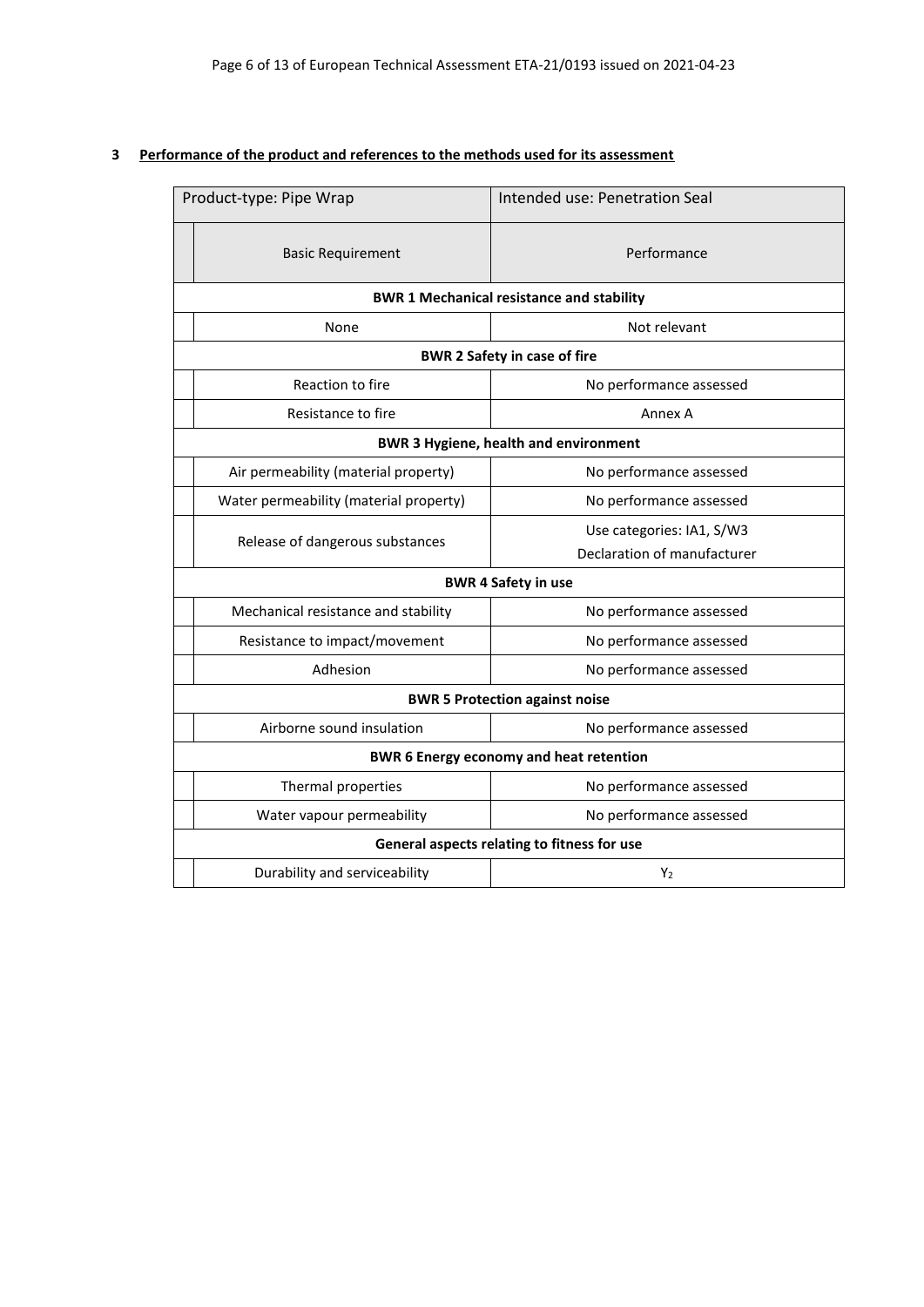## <span id="page-6-0"></span>**4 ASSESSMENT AND VERIFICATION OF CONSTANCY OF PERFORMANCE (HEREINAFTER AVCP) SYSTEM APPLIED, WITH REFERENCE TO ITS LEGAL BASE**

According to the decision 1999/454/EC – Commission Decision of date 22nd June 1999 on on the procedure for attesting the conformity of construction products pursuant to Article 20(2) of Council Directive 89/106/EEC as regards fire stopping, fire sealing and fire protective products, published in the Official Journal of the European Union (OJEU) L178/52 of 14/07/1999, see http://eur-lex.europa.eu/JOIndex.do) of the European Commission<sup>1</sup>, as amended, the system(s) of assessment and verification of constancy of performance (see Annex V to Regulation (EU) No 305/2011) given in the following table(s) applies (apply).

| Product(s)                                                                                                                         | Intended use(s) | Level(s) or class(es) | System(s) |
|------------------------------------------------------------------------------------------------------------------------------------|-----------------|-----------------------|-----------|
| For fire<br>Fire stopping and Fire<br><b>Sealing Products</b><br>compartmentation<br>and/or fire protection<br>or fire performance |                 | Any                   |           |

#### <span id="page-6-1"></span>**5 Technical details necessary for the implementation of the AVCP system, as provided for in the applicable EAD**

Technical details necessary for the implementation of the AVCP system are laid down in the control plan deposited at ETA-Danmark A/S prior to CE marking

Issued in Copenhagen on 2021-04-23 by

**Thomas Bruun** 

Managing Director, ETA-Danmark

<sup>1</sup> Official Journal of the European Communities L178/52 of 14/7/1999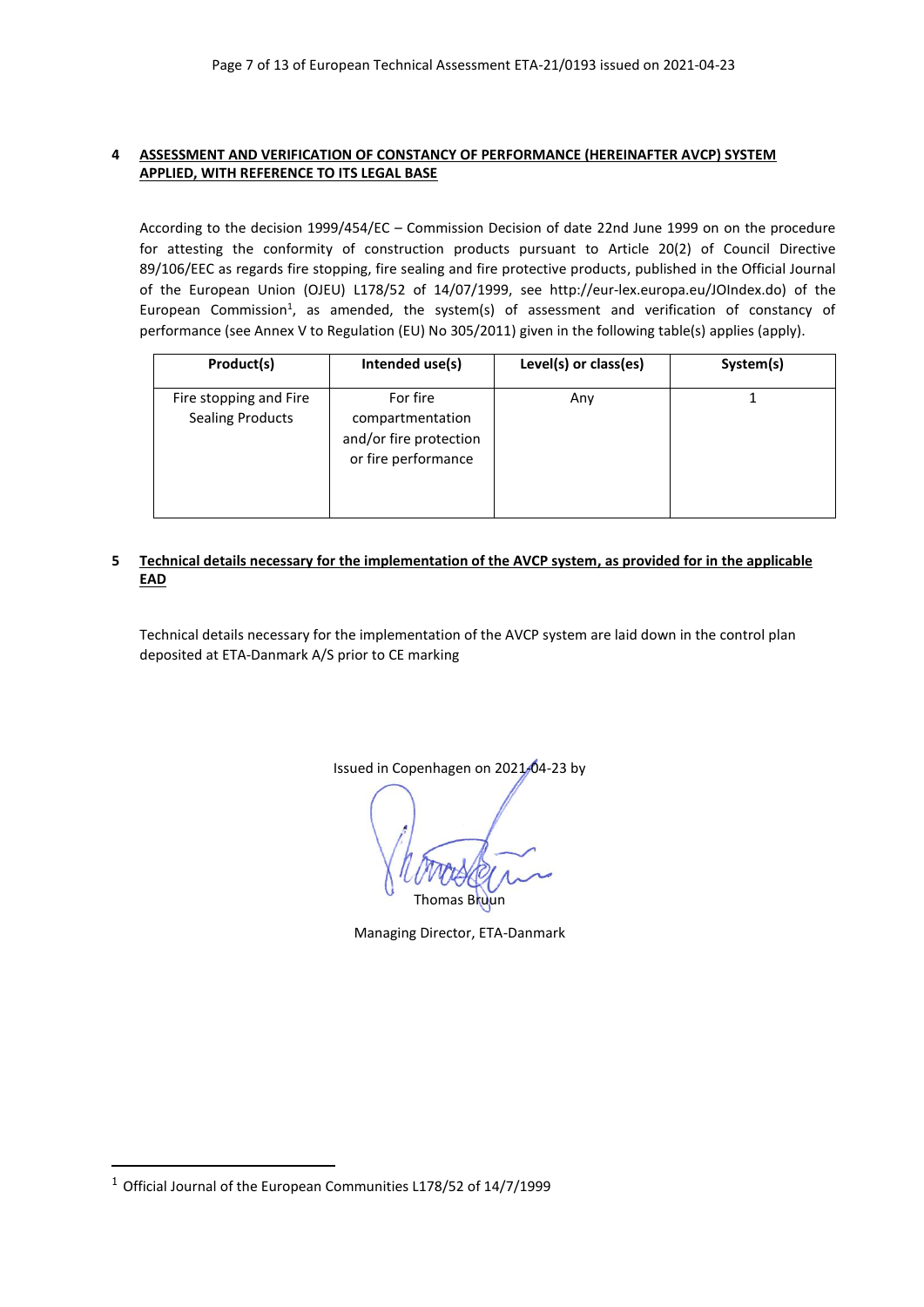# <span id="page-7-0"></span>**ANNEX A – Resistance to Fire Classification – Wrap Around Seal (WAS)/Wrap Around Seal Strip (WASS)**

## <span id="page-7-1"></span>**A.1 Flexible or rigid wall constructions with wall thickness of minimum 100 mm**

## <span id="page-7-2"></span>**A.1.1 Penetration seals, in drywalls and concrete/masonry walls**

**Penetration Seal:** Insulated metal and combustible pipes and telecoms cables fitted with Wrap Around Seal (WAS)/Wrap Around Seal Strip (WASS), in a steel sleeve, to both sides of the wall.

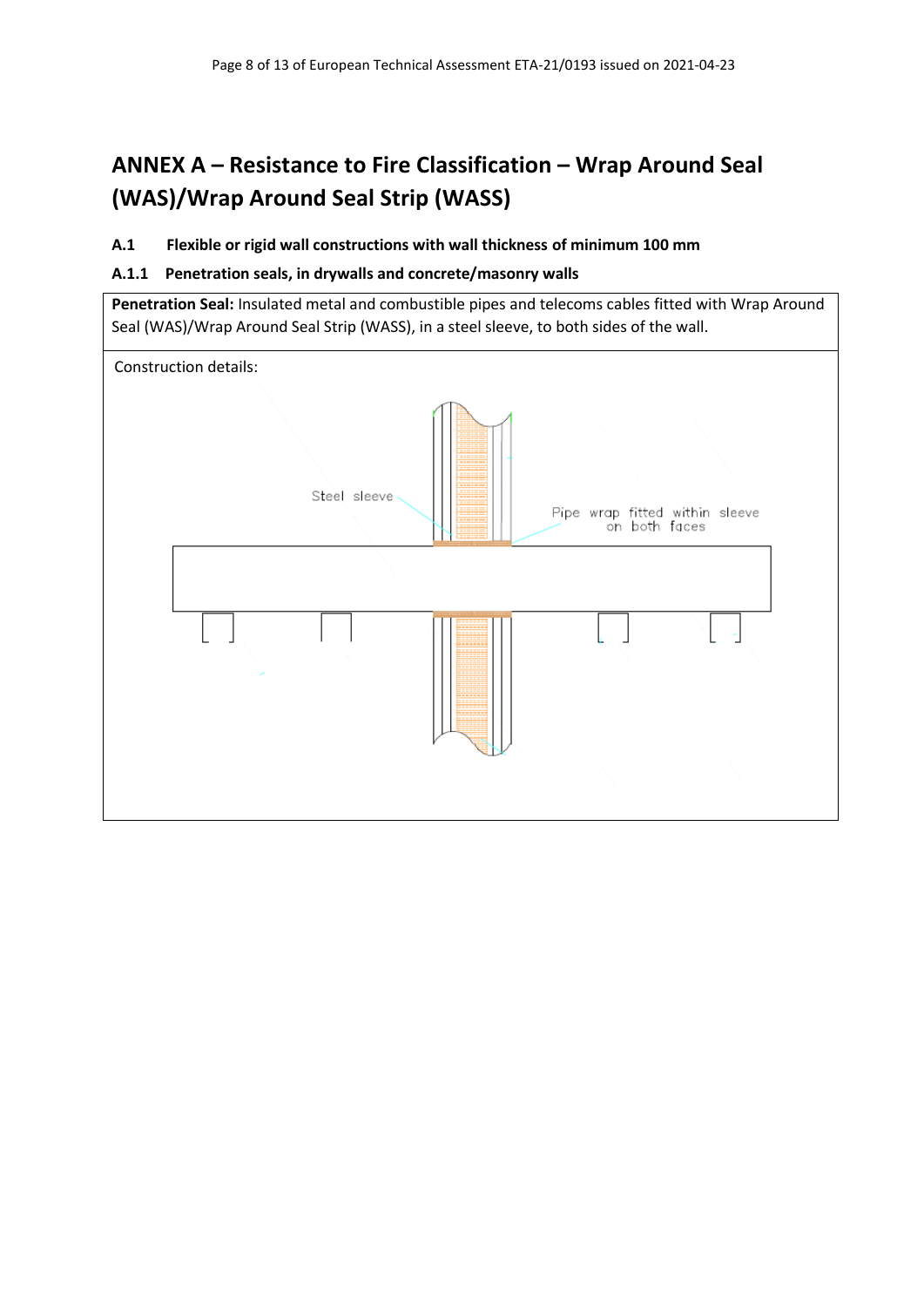## **A.1.1.1**

| <b>Services</b>                                                                                                       | <b>Wrap size</b>       | <b>Classification</b>                                                                    |  |
|-----------------------------------------------------------------------------------------------------------------------|------------------------|------------------------------------------------------------------------------------------|--|
| PVC-U pipe according to EN 1329-1, EN 1452-2<br>and EN 1453-1                                                         |                        |                                                                                          |  |
| Diameter 40 mm, wall thickness 2 mm                                                                                   | $50 \times 1.8$ mm     | E 120 U/U, E 120 C/U, E 120 U/C, E 120 C/C                                               |  |
| Diameter 55 mm, wall thickness 2 mm                                                                                   | 50 x 1.8 mm            | EI 90 U/U, EI 90 C/U, EI 90 U/C, EI 90 C/C                                               |  |
| Diameter 82 mm, wall thickness 3.7-6.6 mm                                                                             |                        |                                                                                          |  |
| Diameter 110 mm, wall thickness 3.7-6.6 mm                                                                            |                        | EI 90 U/U, EI 90 C/U, EI 90 U/C, EI 90 C/C                                               |  |
| Diameter 82 mm, wall thickness 6.6 mm                                                                                 | 50x3.6mm               |                                                                                          |  |
| Diameter 110 mm, wall thickness 6.6 mm                                                                                |                        | E 120 U/U, E 120 C/U, E 120 U/C, E 120 C/C<br>EI 90 U/U, EI 90 C/U, EI 90 U/C, EI 90 C/C |  |
| Diameter 125 mm, wall thickness 6.6 mm                                                                                |                        |                                                                                          |  |
| Diameter 160 mm, wall thickness 9.5 mm                                                                                | 50 x 7.2 mm            |                                                                                          |  |
| Diameter 200 mm, wall thickness 6.2 mm                                                                                | $50 \times 12.6$<br>mm | EI 90 U/U, EI 90 C/U, EI 90 U/C, EI 90 C/C                                               |  |
| Copper with 19 mm thick Armaflex insulation                                                                           |                        |                                                                                          |  |
| Diameter 54 mm, wall thickness 0.8-14.2<br>mm                                                                         | 50 x 3.6 mm            | <b>EI 60 C/U</b>                                                                         |  |
| Telecoms cables up to 21 mm diameter in bundles up to 100 mm diameter^                                                |                        |                                                                                          |  |
| Up to 21 mm diameter in bundles up to 100<br>mm diameter <sup>^</sup>                                                 |                        | E 120, EI 30                                                                             |  |
| Up to 21 mm diameter in bundles up to 100mm<br>diameter^ wrapped with 300 mm long Insulwrap<br>material <sup>\$</sup> | $50 \times 3.6$ mm     | E 120, EI 90                                                                             |  |

 $$$  Only required on non-fire risk side or both sides if fires risk side is unknown

^ Wrap must be an intimate fit to the cable bundle size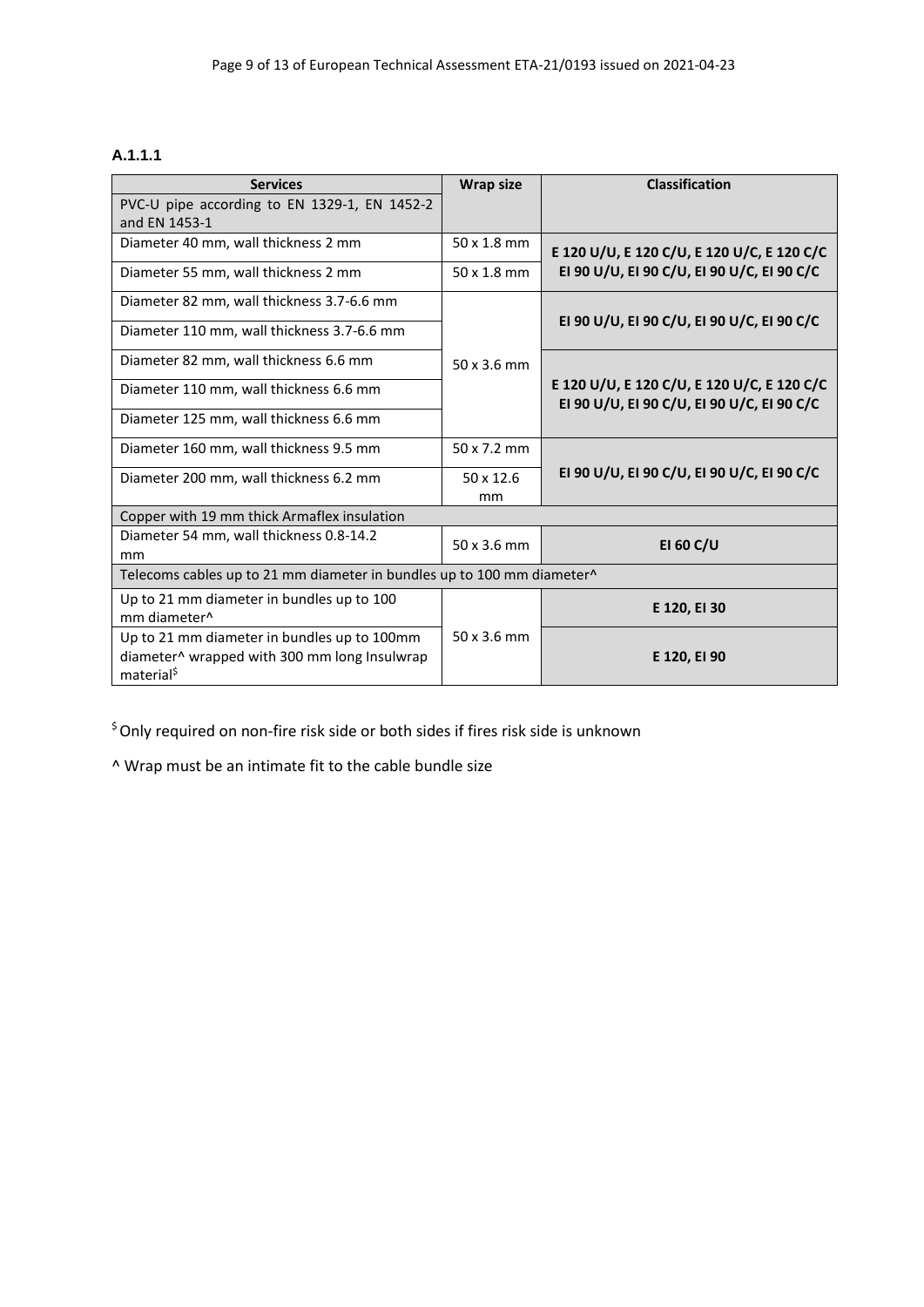## **A.2 Rigid wall constructions with wall thickness of minimum 150mm.**

#### <span id="page-9-0"></span>**A.2.1 Penetration seals, in rigid walls**

**Penetration Seal:** Insulated metal and combustible pipes fitted with Wrap Around Seal (WAS)/Wrap Around Seal Strip (WASS, to both sides of the wall.



### **A.2.1.1**

| <b>Services</b>                                                                                        | <b>Wrap size</b>   | <b>Classification</b>              |  |
|--------------------------------------------------------------------------------------------------------|--------------------|------------------------------------|--|
| PVC-U pipe according to EN 1329-1, EN 1452-2 and                                                       |                    |                                    |  |
| EN 1453-1                                                                                              |                    |                                    |  |
| Diameter 40 mm, wall thickness 2 mm                                                                    |                    | EI 240 C/U, EI 240 U/C, EI 240 C/C |  |
| Diameter 55 mm, wall thickness 2 mm                                                                    |                    |                                    |  |
| Diameter 40 mm, wall thickness 3.3 mm                                                                  | $50 \times 3.6$ mm |                                    |  |
| Diameter 55 mm, wall thickness 3.3 mm                                                                  |                    | EI 120 C/U, EI 120 U/C, EI 120 C/C |  |
| Diameter 82 mm, wall thickness 3.3 mm                                                                  |                    |                                    |  |
| PE pipe according to EN 1519-1, EN 12201-2 and EN 12006-1, ABS pipe according to EN 1455-1 and SAN+PVC |                    |                                    |  |
| pipe according to EN 1565-1                                                                            |                    |                                    |  |
| Diameter 40 mm, wall thickness 3.2 mm                                                                  | 50x3.6mm           | EI 120 C/U, EI 120 U/C, EI 120 C/C |  |
| Diameter 55 mm, wall thickness 3.2 mm                                                                  |                    |                                    |  |
| Copper with 25 mm thick Armaflex insulation                                                            |                    |                                    |  |
| Diameter 25 mm, wall thickness 0.8-14.2 mm                                                             | $50 \times 1.8$ mm | <b>EI 120 C/U</b>                  |  |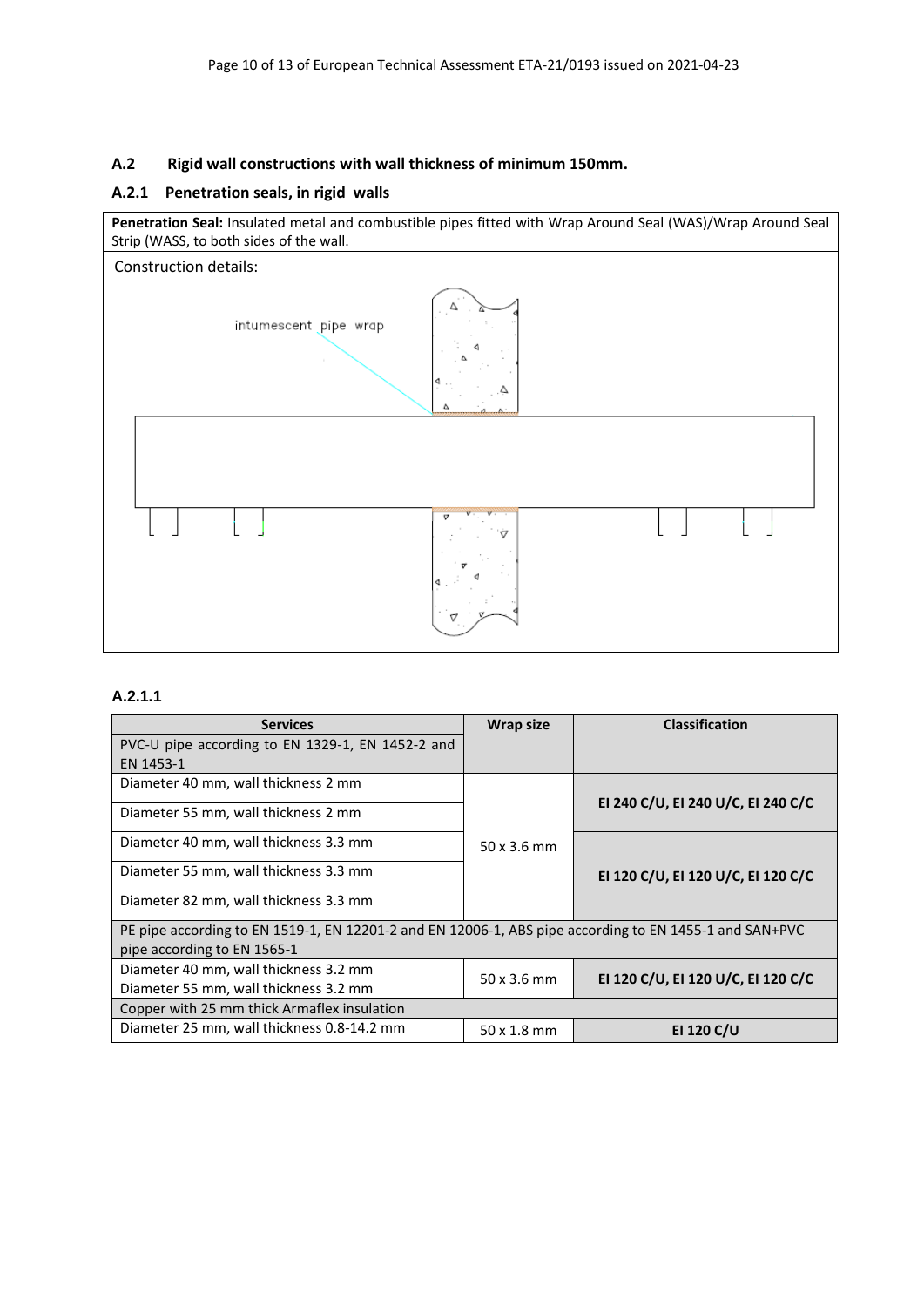#### <span id="page-10-0"></span>**A.2.2 Penetration seals, in rigid walls**



#### **A.2.2.1**

| <b>Services</b>                                | <b>Wrap size</b> | <b>Classification</b> |
|------------------------------------------------|------------------|-----------------------|
| Electrical cables in bundles up to 100 mm      |                  |                       |
| diameter <sup>^</sup>                          |                  |                       |
| Up to 20 mm diameter 'C3' electrical cables in |                  |                       |
| accordance with HD 604.5                       | 75 x 1.8 mm      | EI 120                |
| Up to 15 mm diameter 'A3' electrical cables in |                  |                       |
| accordance with HD 604.5                       |                  |                       |

^ Wrap must be an intimate fit to the cable bundle size

A3 cables  $-5 \times 1.5$  mm<sup>2</sup> core, XPLE insulation, EVA sheath

C3 cables  $-4 \times 95$  mm<sup>2</sup> core, XPLE insulation, EVA sheath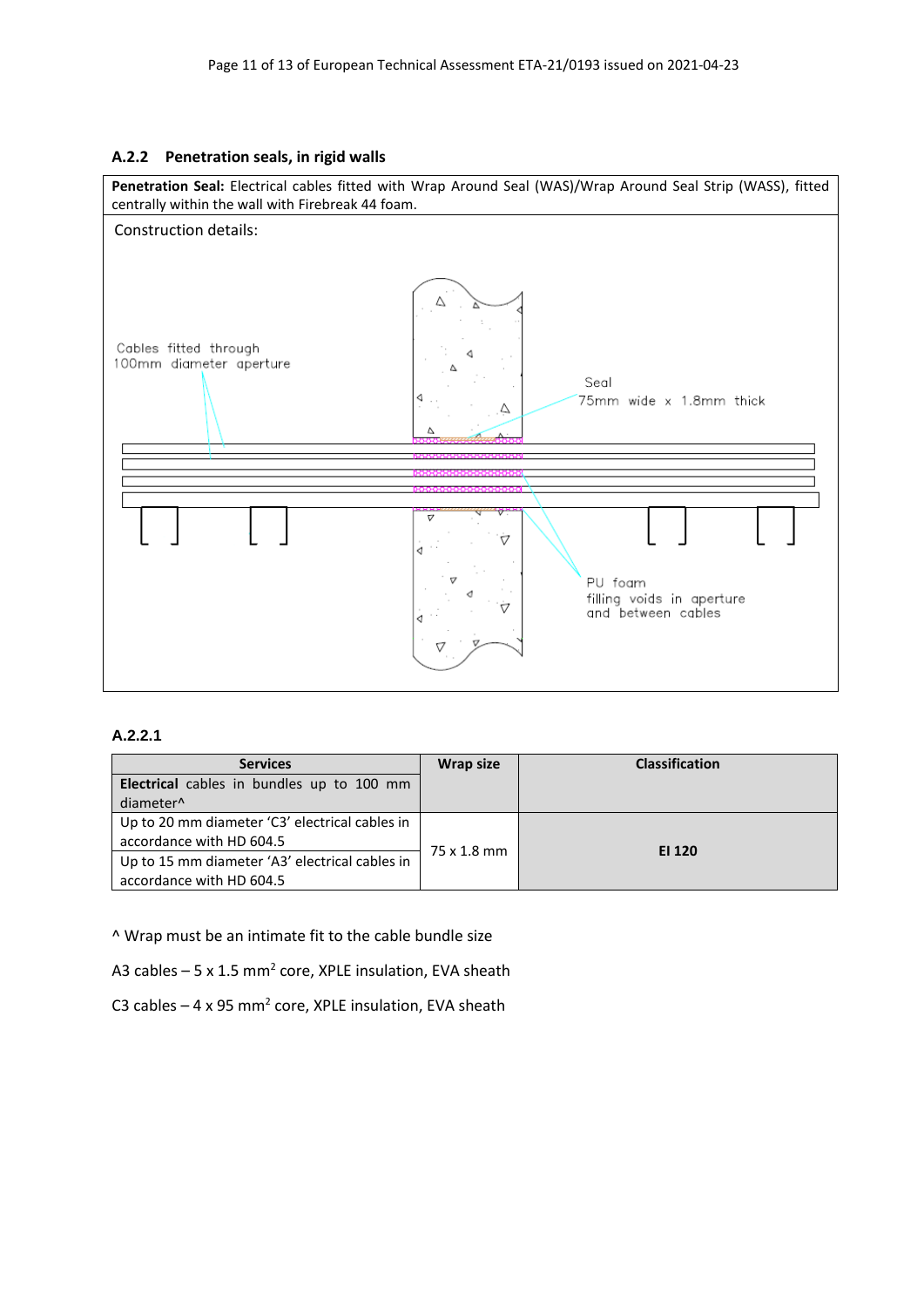## <span id="page-11-0"></span>**A.3 Rigid floor constructions with floor thickness of minimum 150 mm**

## <span id="page-11-1"></span>**A.3.1 Penetration seals, in concrete floors**